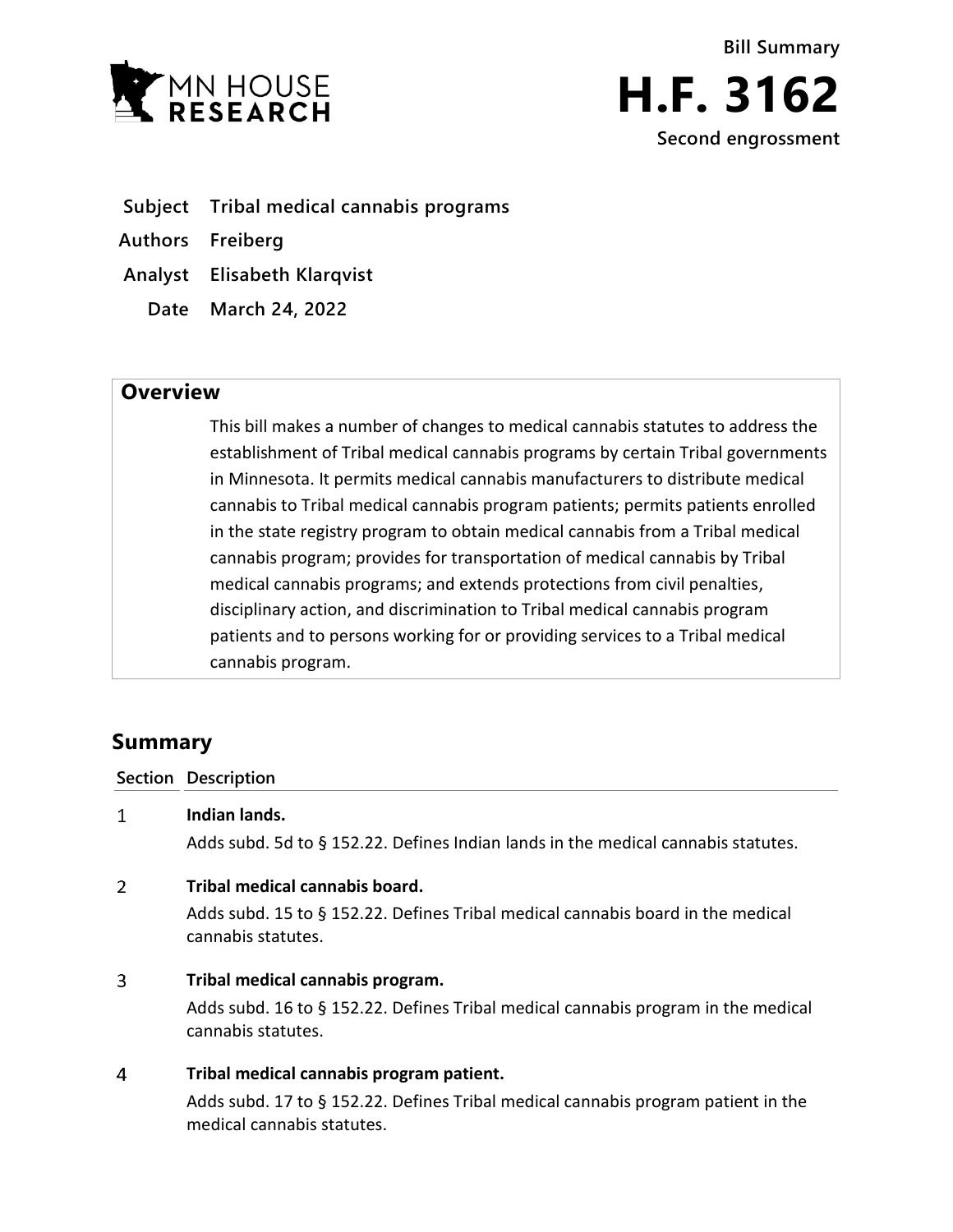### **Section Description**

#### 5 **Report.**

Amends § 152.29, subd. 4. Requires medical cannabis manufacturers to report to the commissioner of health on a weekly basis, information on each Tribal medical cannabis program patient who obtains medical cannabis from the manufacturer.

#### 6 **Distribution to Tribal medical cannabis program patient.**

Adds subd. 5 to § 152.29. Allows a medical cannabis manufacturer to distribute medical cannabis to Tribal medical cannabis program patients. Before distribution, requires a Tribal medical cannabis program patient to provide the manufacturer with a valid medical cannabis registration verification from a Tribal medical cannabis program, and a valid photo identification. Provides that the manufacturer can distribute medical cannabis to Tribal medical cannabis program patients only in a form allowed under state law.

#### $\overline{7}$ **Tribal medical cannabis program; manufacturers.**

Adds § 152.291. Provides that a Tribal medical cannabis program operated by a federally recognized Tribe in Minnesota shall be recognized as a medical cannabis manufacturer. Allows a manufacturer registered with a Tribal medical cannabis program to transport medical cannabis to testing laboratories and to other Indian lands. Requires a transport vehicle to be staffed with at least two manufacturer employees, and requires the employees to carry identification and a transportation manifest.

#### 8 **Patient duties.**

Amends § 152.30. Current law allows a patient to receive medical cannabis and medical cannabis products only from a manufacturer. This section also allows a patient to receive medical cannabis from a Tribal medical cannabis program.

### 9 **Protections for registry program participation or participation in a Tribal medical cannabis program.**

Amends § 152.32.

**Subd. 1. Presumption.** Extends the presumption that a patient enrolled in the registry program is engaged in the authorized use of medical cannabis to also include Tribal medical cannabis program patients. Allows the presumption to be rebutted by evidence that the Tribal medical cannabis program patient's use of medical cannabis was not for a purpose authorized by the Tribal medical cannabis program.

**Subd. 2. Criminal and civil protections.** Para. (a) provides that the use or possession of medical cannabis or medical cannabis products by a Tribal medical cannabis program patient is not a violation of chapter 152.